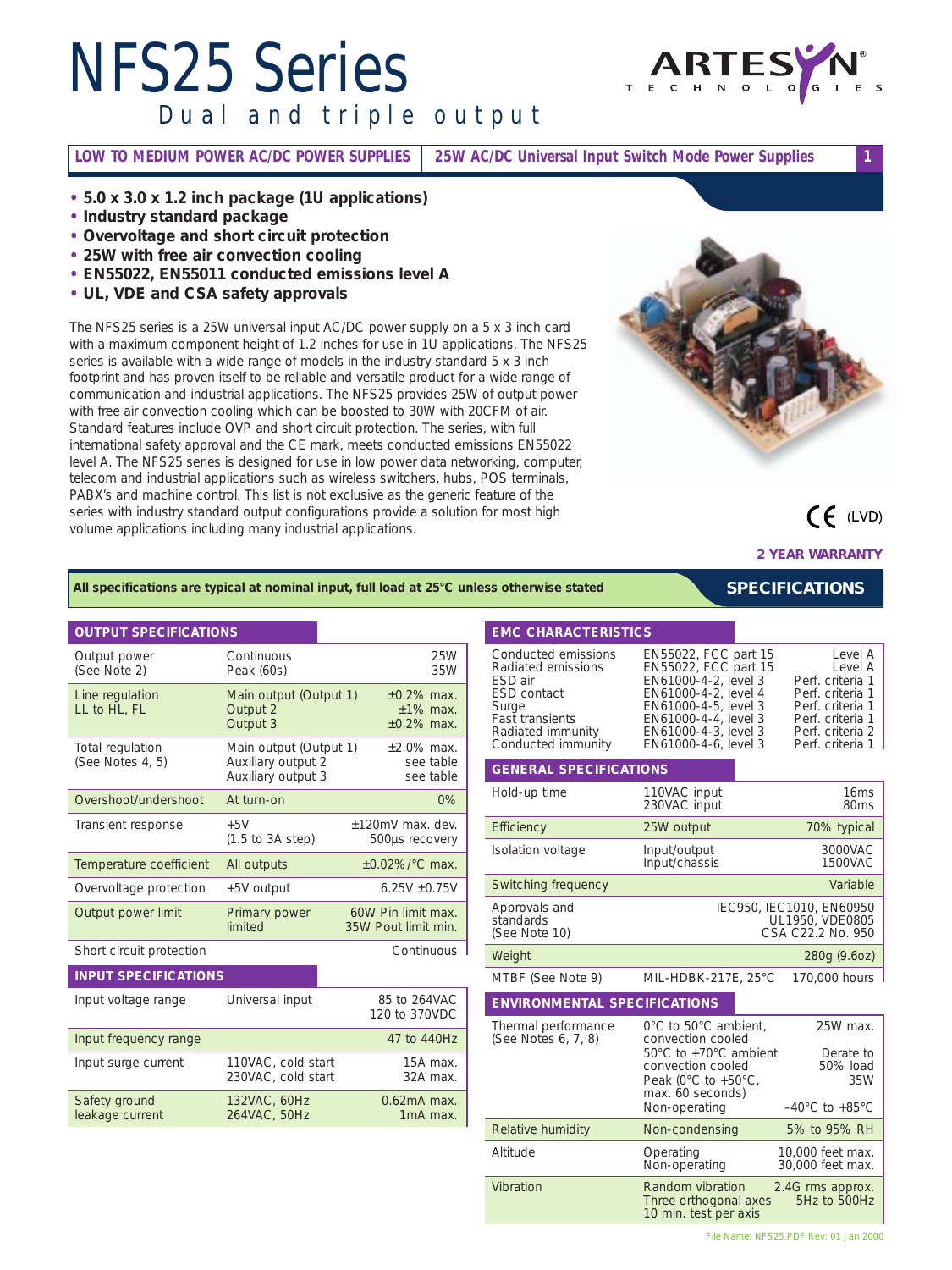## *NFS25 Series*



### *Dual and triple output*

#### **LOW TO MEDIUM POWER AC/DC POWER SUPPLIES 25W AC/DC Universal Input Switch Mode Power Supplies 2**

**For the most current data and application support visit www.artesyn.com/powergroup/products.htm**

| <b>OUTPUT</b>        | <b>OUTPUT CURRENTS</b> |        |                 | <b>TOTAL</b>          |                       |                         |
|----------------------|------------------------|--------|-----------------|-----------------------|-----------------------|-------------------------|
| <b>VOLTAGE</b>       | MIN(9)                 | MAX(1) | <b>PEAK (2)</b> | RIPPLE <sup>(3)</sup> | <b>REGULATION (4)</b> | <b>MODEL NUMBER (D)</b> |
| $+5.1V$ ( $I_A$ )    | 0A                     | 2.0A   | 5.0A            | 50 <sub>m</sub> V     | ±2.0%                 | NFS25-7608 (4)          |
| +12.0V $(I_{\rm B})$ | 0A                     | 1.5A   | 3.0A            | 120mV                 | ±5.0%                 |                         |
| $-12.0V$             | 0A                     | 0.2A   | 1.0A            | 120mV                 | $±5.0\%$              |                         |
| $+5.1V$              | 0A                     | 3.0A   | 5.0A            | 50 <sub>m</sub> V     | ±2.0%                 | NFS25-7628 (5)          |
| $+12.0V$             | 0A                     | 0.2A   | 1.0A            | 120mV                 | $+2.0%$               |                         |
| $-12.0V$             | 0A                     | 0.2A   | 1.0A            | 120mV                 | ±2.0%                 |                         |
| +5.1V $(I_A)$        | 0A                     | 2.0A   | 5.0A            | 50 <sub>m</sub> V     | ±2.0%                 | NFS25-7629 (4)          |
| +12.0V $(I_R)$       | 0A                     | 1.5A   | 3.0A            | 120mV                 | ±5.0%                 |                         |

#### **Notes**

- **1** Natural convection cooling<br>**2** Peak output current lasting
- **2** Peak output current lasting less than 60 seconds with duty cycle less than 5%. During peak loading, outputs may go outside of total regulation limits. Total peak power output is 35 Watts.
- **3** Figure is peak-to-peak. Output noise measurements are made across a 50MHz bandwidth using a 12 inch twisted pair, terminated with a 47µF capacitor.
- **4** Total regulation is defined as the static output regulation at 25°C, including initial tolerance, line voltage within stated limits, load currents within stated limits and output voltages adjusted to their factory settings. Also,  $0.5 \leq I_A$  / I<sub>B</sub> ≤ 3 to maintain stated regulation. This does not apply to the NFS25-<br>7628.
- **5** The NFS25-7628 has separately regulated +12V and -12V outputs. The loading condition in note 4 does not apply.
- 6 Derate linearly from 25 Watts at 50°C to 12.5 Watts at 70°C.
- **7** Derating curve is application specific for ambient temperatures > 50°C, for optimum reliability no part of the heatsink should exceed 120°C and no semiconductor case temperature should exceed 125°C.
- **8** Caution: Allow a minimum of 1 second after disconnecting the power before making thermal measurements.
- **9** A 4 Watt minimum load is required to achieve design MTBF.
- **10** This product is only for inclusion by professional installers within other equipment and must not be operated as a stand alone product.



| <b>PIN CONNECTIONS</b> |                   |                   |                   |  |
|------------------------|-------------------|-------------------|-------------------|--|
| J1                     | $-7608$           | $-7628$           | $-7629$           |  |
| Pin 1                  | AC Line           | <b>AC Line</b>    | <b>AC Line</b>    |  |
| Pin <sub>2</sub>       | <b>AC Neutral</b> | <b>AC Neutral</b> | <b>AC Neutral</b> |  |
| J2                     |                   |                   |                   |  |
| Pin 1                  | $+12V$            | $+12V$            | $+12V$            |  |
| Pin <sub>2</sub>       | $+5.1V$           | $+5.1V$           | $+5.1V$           |  |
| Pin <sub>3</sub>       | $+5.1V$           | $+5.1V$           | $+5.1V$           |  |
| Pin 4                  | Return            | Return            | Return            |  |
| Pin 5                  | Return            | Return            | Return            |  |
| Pin 6                  | $-12V$            | $-12V$            | N/C               |  |
| P <sub>1</sub>         |                   |                   |                   |  |
| Pin 1                  | Safety Ground     |                   |                   |  |

#### **AC mating connector**

Molex 09-50-3031 or equivalent with Molex 08-50-0105 crimp terminals or equivalent

#### **DC mating connector**

Molex 09-91-0600 or equivalent with Molex 08-50-0164 crimp terminals or equivalent

*www.artesyn.com*